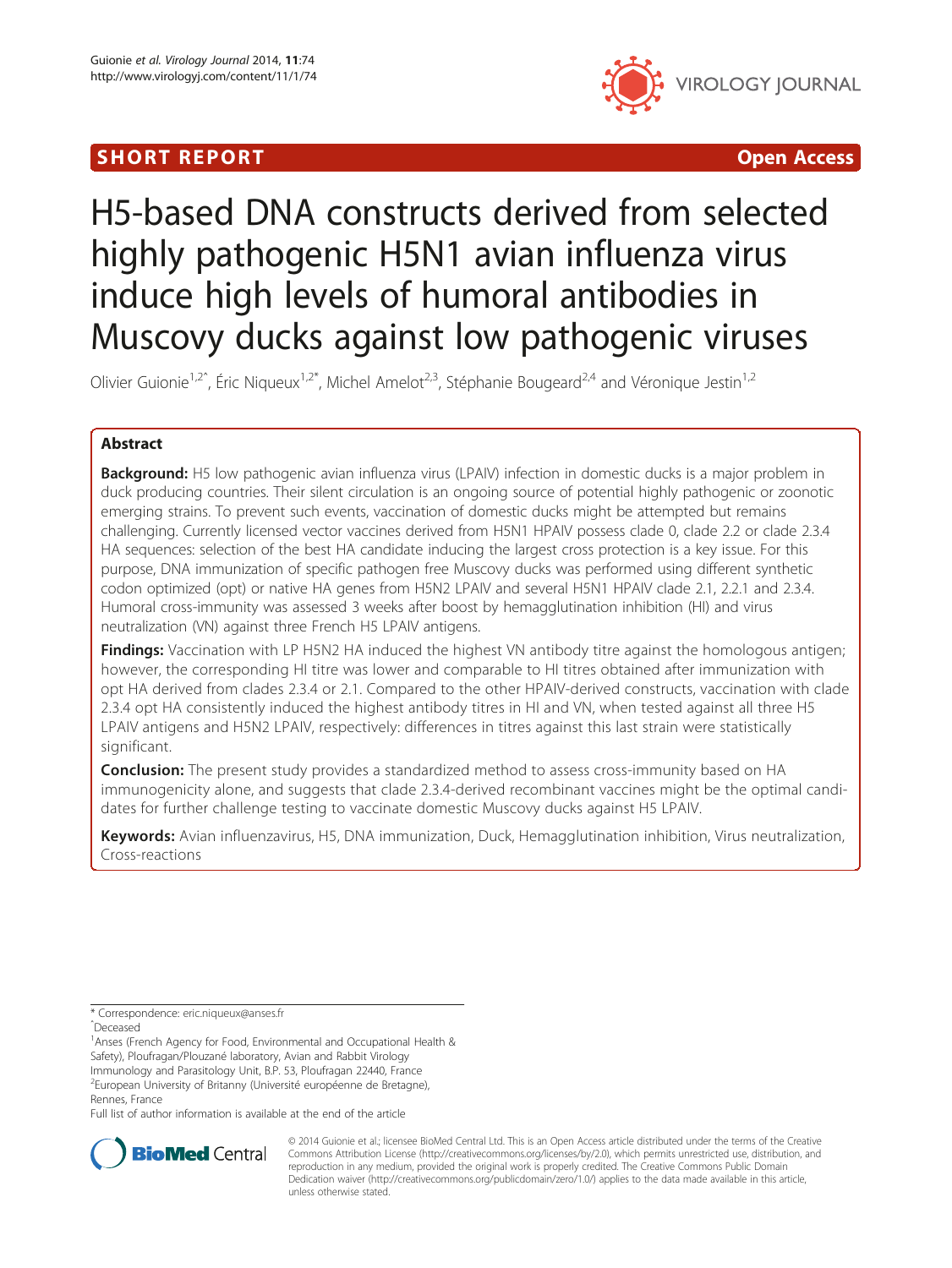# Dedication

The final revision and preparation for publication of this report is dedicated to the memory of our late colleague Olivier Guionie, who untimely died on the 9<sup>th</sup> of July 2013.

## Findings

Avian influenza virus (AIV) infection is a worldwide major concern for both animal and human health. Infection of domestic poultry by H5 and H7 highly pathogenic (HP) AIV has caused high mortality outbreaks in susceptible species and heavy economic losses following depopulation in infected areas. By contrast, AIV only rarely caused severe clinical signs or mortality following infection in domestic duck species. However, some of the reported outbreaks actually took place after evolution of the virus from low pathogenic (LP) to HP phenotype by nucleotide insertion in the hemagglutinin gene, following introduction and circulation of the virus in terrestrial domestic species [\[1\]](#page-5-0). To control and prevent silent AIV circulation, compulsory active surveillance of domestic bird flocks focused on H5 and H7 AIV has been implemented, and results from these serological surveys in the European Union show that domestic ducks and geese have the highest apparent seroprevalence for H5 and H7 subtypes [[2](#page-5-0)]. Direct transmission of AIV from birds to humans has also been observed and results generally in mild infections with LPAIV H7, H9 and H10 subtypes, or severe and frequently fatal disease with HPAIV H5N1 and recently LPAIV H7N9, which raises again concern for uncontrolled evolution of LPAIV towards potentially zoonotic emerging strains (or even panzootic if the virus can acquire through mutation or reassortment an ability to transmit easily between humans) [\[3,4](#page-5-0)]. To prevent such events in the context of high prevalence of subclinical infection in duckproducing countries, reduction of LPAIV transmission between highly receptive domestic ducks would be essential and may be achieved using vaccination, in addition to biosecurity measures [[5](#page-5-0)]. For LPAIV infection control in ducks, inactivated whole virion vaccines would have drawbacks: the vaccinal immune response is delayed and does not allow any easy differentiation from a post-infectious immune response (in the face of various circulating strains). On the contrary, recombinant hemagglutininderived vector-based vaccines are live vaccines that may allow a more rapid onset of immunity [\[6](#page-5-0)]. Since the AIVspecific post-vaccination immune response is directed against only one of AIV proteins, the hemagglutinin (HA), a straightforward strategy based on serological detection of antibodies against conserved internal antigens of AIV is also available to differentiate infected birds [[7,8](#page-5-0)]. Most commercially available licensed recombinant vaccines were derived from H5N1 HPAIV and constructed using the original clade 0 A/goose/Guandong/96, a clade 2.3.4 or a clade 2.2 H5 insert sequence [[8](#page-5-0)-[10](#page-5-0)]. Two other licensed recombinant H5 influenza vaccines also exist but rely on respectively older or more phylogenetically distant strains: HPAIV H5N8 or LPAIV H5N2 HA sequences [[11,12](#page-5-0)]. All the licensed vector vaccines mentioned above, which used Newcastle disease virus (NDV), fowlpox virus or turkey herpesvirus as a backbone, were extensively tested in chicken against different clades of H5N1 HPAIV [[13](#page-5-0)-[16\]](#page-5-0). However, to our knowledge their efficacy is not documented in domestic ducks against LPAIV.

In order to investigate which available recombinant vector vaccines would be efficient to vaccinate ducks against H5 LPAIV, a pre-screening strategy was used in this study, focusing on humoral immunity induced by DNA vaccination using H5 sequences. Several sequences were selected to retain only recent strains isolated from the first spread of Asian H5N1 HPAIV in 2003 and later on, which were subsequently used in licensed vector vaccines: these were clade 2.1, clade 2.2.1 and clade 2.3.4 H5 HPAIV strains (Table [1\)](#page-2-0). Some of the tested sequences were artificially codon optimized to match chicken codon bias: previous studies had shown a positive effect of HA gene codon optimization on the induced antibody titres [[17,18](#page-5-0)] and these findings were confirmed in the present study when comparing levels of antibodies induced against native and optimized clade 2.2.1 HPAIV sequences, in serological tests using a homologous H5 antigen (data not shown).

One hundred and twenty 5-week-old SPF Muscovy ducks were split in seven groups immunized with different plasmid DNA preparations, as described in Table [1](#page-2-0), following a homologous prime-boost scheme. DNA was administered in the external thigh muscle with a needlefree insulin injection Medi Jector Vision system (Medi-Ject Corporation, Minneapolis, USA) as already described [[19](#page-5-0)]. Animal experiment procedures on duck vaccination and protection studies were submitted to the French public regulatory control body, and approved by the French Ministry of agriculture, in accordance with European directives and national regulations. The six viral H5 sequences detailed in Table [1](#page-2-0) were cloned in the pcDNA 3.1(−) vector (Invitrogen) and were selected from: (i) one LP H5N2 French strain [[20,21\]](#page-5-0) showing large cross-reactivity by hemagglutination inhibition [HI] test against French H5 LPAIV, which serves as a reference in the screening study; (ii) two HP H5N1 clade 2.2.1 viruses isolated in France in 2006 [[22](#page-5-0)], as native sequences; (iii) three prototype HP H5N1 strains belonging to three different clades (selected as explained above), whose sequence were codon optimized for chicken usage and synthesized by Geneart AG (Germany). The original cleavage sites of the native and codon optimized (opt) HPAIV H5 sequences were modified as a LP site. Sera from the immunized Muscovy ducks were collected three weeks after boost and were tested against French H5 LPAIV strains in HI test following international standards [[23](#page-5-0)] and in virus neutralization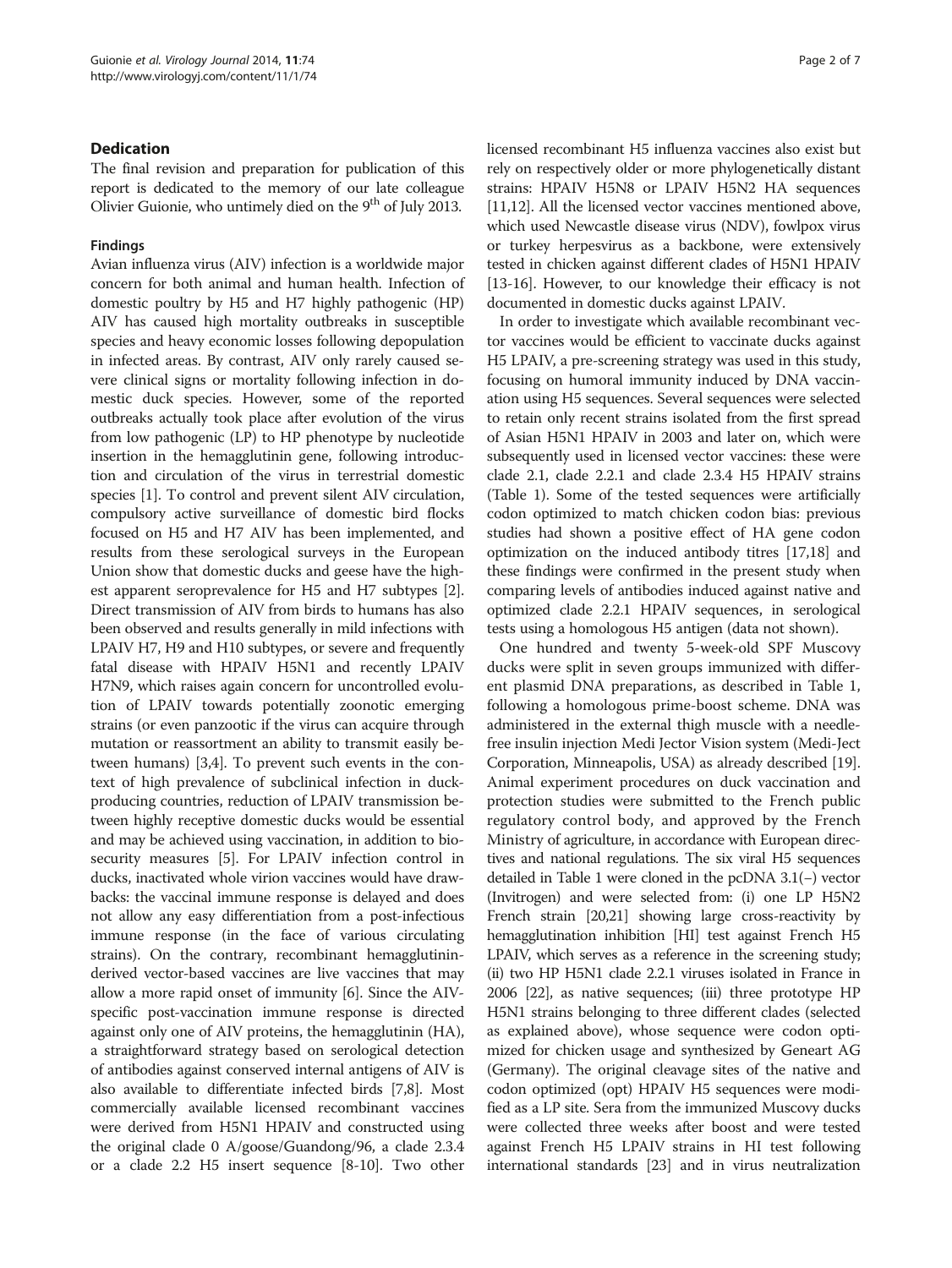<span id="page-2-0"></span>Table 1 DNA constructs and administration schemes used in immunization studies

| Group (number of ducks)     | Treatment <sup>(a)</sup> /origin/clade-genotype <sup>(b)</sup> of the HA<br>gene for DNA immunization | Accession number <sup>(c)</sup><br>and reference |
|-----------------------------|-------------------------------------------------------------------------------------------------------|--------------------------------------------------|
| H5N2 LP (15)                | N (LP H5N2)/A/duck/France/05057b/2005                                                                 | AJ972673 [20]                                    |
| Opt 2.1 (30)                | Opt mut (HP H5N1)/A/chicken/Indonesia/7/03/2.1                                                        | ABO30346                                         |
| $2.2.1$ G1 (15)             | N mut (HP H5N1)/A/common pochard/France/06167/06/2.2.1 G1                                             | AM498628 [22]                                    |
| $2.2.1$ G <sub>2</sub> (15) | N mut (HP H5N1)/A/swan/France/06299/06/2.2.1 G2(d)                                                    | EF395820 [22]                                    |
| Opt 2.2.1 (15)              | Opt mut (HP H5N1)/A/turkey/Turkey/1/05/2.2.1                                                          | ABD73284                                         |
| Opt 2.3.4 (15)              | Opt mut (HP H5N1)/A/duck/Laos/3295/06/2.3.4                                                           | ACH68553                                         |
| Negative control (15)       | No HA gene <sup>(e)</sup>                                                                             | $\sim$                                           |

Prime immunization was done at five weeks and boost at eight weeks of age with 100 μg DNA per duck in all groups. Bleeding was done three weeks after the boost.

The percentages of amino acid identity and the corresponding differences between all six H5 sequences are displayed in Additional file [1:](#page-4-0) Tables S2 and S3.<br><sup>(a)</sup>N = native; opt = chicken codon optimized; mut = mutated cle

(d)The most represented subgroup in 2006 French outbreaks. (e)Empty pcDNA3.1(–).

(VN) test using an adapted technique [[24](#page-5-0)]. For HI tests, a technical detection limit of 2  $log<sub>2</sub>$  titre was achieved, and the OIE-recommended positivity threshold of 4 log2 was used to interpret results [\[23\]](#page-5-0). For VN tests, the detection limit was at 3  $log<sub>2</sub>$  titre, and no consensus positivity threshold exists. H5N2 A/duck/France/05057b/2005 was used in both VN and HI tests, whereas H5N1 A/duck/ France/05066b/2005 and H5N3 A/duck/France/070090b/ 2007 were used in HI test only: these LP viruses were isolated from French domestic duck flocks and selected as representative of circulating French H5 LPAIV strains according to cross reactivity patterns against reference sera [[20,21\]](#page-5-0). Percentages of amino acid identity and corresponding differences between H5 sequences used in the present study are displayed in Additional file [1:](#page-4-0) Tables S2 and S3.

Empty pcDNA 3.1(−) did not induce measurable HI and VN titres (data not shown), confirming all other measured titres were a direct result of the immune response elicited following expression in the ducks of the H5 inserted DNA constructs.

Vaccination with LP H5N2 HA induced positive HI antibody titres and detectable neutralizing antibodies in all vaccinated ducks, using the homologous LP antigen, with the highest mean VN titre  $(8.5 \text{ log}_2)$  compared to all tested HPAIV-derived HA (Figure 1). However, the corresponding mean HI titre  $(5.9 \text{ log}_2)$ using the same LP antigen was lower than the VN titre. The former was of intermediate value between HI titres obtained after vaccination with opt 2.3.4 HA and opt 2.1 HA, and was still significantly higher than



Figure 1 Compared serological responses following immunization with different H5 DNA constructs. HI test (left) and VN test (right) were performed against LP H5N2 A/duck/France/05057b/2005 [\[20,21](#page-5-0)]: geometric mean titres (log<sub>2</sub>) are displayed with corresponding standard deviations (error bar). A dashed line indicates the positivity threshold ( $\geq 4 \log_2$ ) in HI test, and the detection threshold ( $\geq 3 \log_2$ ) in VN test. The number of positive sera in HI test and of detected sera in VN test, over the total number of testable sera, is given above the corresponding bar for each group. For a given histogram, bars with different capital letters are statistically different, using Student-Newman-Keuls test following GLM procedure (SAS version 9.1, SAS Institute Inc., Cary, NC, USA) at risk α = 0.05. For the overall analysis of variance, p-values are mentioned in brackets above each histogram. For statistical analysis, sera with undetected antibody levels were given an arbitrary integer value immediately below the detection threshold of the respective test: respectively equal to 1  $log_2$  and 2  $log_2$  for HI and VN tests. \*: HA in the DNA construct and in the antigen strain are homologous.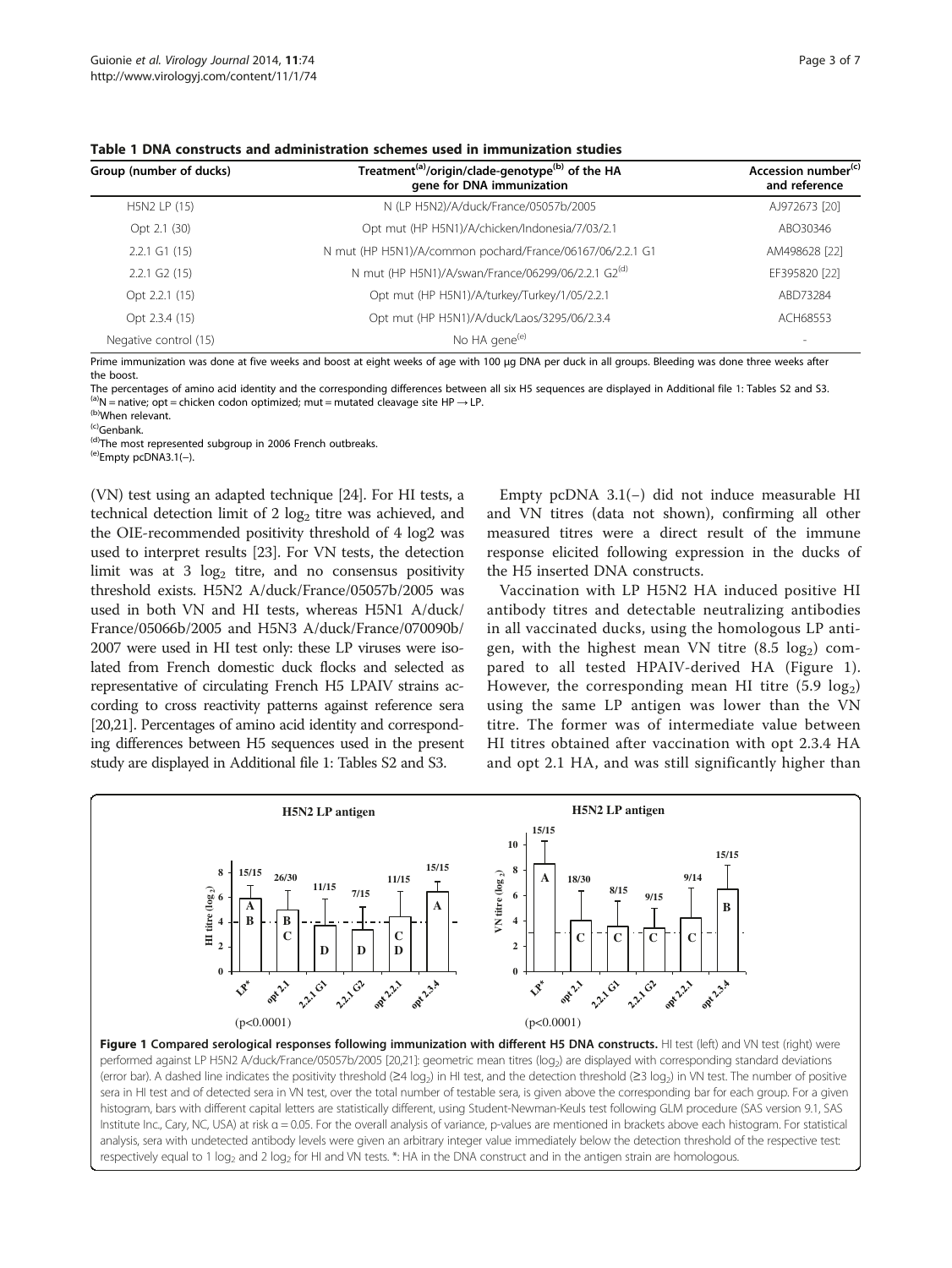<span id="page-3-0"></span>HI titres obtained with native or optimized clade 2.2.1 HA (Figure [1\)](#page-2-0).

Comparisons of serological response induced by vaccination schemes with the different selected HPAIV-derived DNA constructs showed that opt 2.3.4 HA immunization gave the highest serum antibody titres in both VN and HI tests against LP H5N2 antigen  $(6.5 \log_2 6r)$  both tests; Figure [1](#page-2-0)). All ducks vaccinated with opt 2.3.4 HA were also positive in HI test and had detectable neutralizing antibodies (Figure [1\)](#page-2-0). For the last four constructs (opt 2.1 HA, opt 2.2.1 HA, 2.2.1 G1 HA and 2.2.1 G2 HA), VN and HI titres against LP H5N2 antigen, ranging respectively from 3.4 to 4.3 log<sub>2</sub> and 3.4 to 5.0 log<sub>2</sub>, were significantly lower than titres induced by opt 2.3.4 HA. Accordingly to these differences in antibody titres, vaccination with these last four constructs did not constantly induce positive titres in HI test or detectable neutralizing antibodies: from nearly 10% ([4% - 31%] 95% confidence interval [CI]) to slightly more than 50% ([27% - 79%] 95% CI) of the vaccinated ducks were negative in HI or VN test against LP H5N2 antigen (Figure [1](#page-2-0)). However, HI titres obtained for opt 2.1 HA  $(5.0 \log_2)$  were not significantly different from homologous HI titres (induced by LP H5N2 HA).

HI tests performed against LP H5N3 (Figure 2) showed significantly higher HI titres obtained for opt 2.3.4 and opt 2.2.1 HA than for opt 2.1 and LP H5N2 HA (5.1 and  $4.7 \log_2$  respectively) and these differences were reflected in the number of positive sera in HI test: only following opt 2.3.4 and opt 2.2.1 HA vaccination were all ducks positive. HI tests against LP H5N1 (Figure 2) did not show any overall significant differences in antibody titres between the three optimized HP HA and LP H5N2 HA and all vaccinated ducks were positive irrespective of the DNA construct used: HI titres ranged from  $6.4$  to  $7.3 \log_2$ , but the highest observed mean titre was obtained following opt 2.3.4 HA immunization.

In this study, the broadness of antibody response in SPF Muscovy ducks, following immunization with DNA encoding several H5 genes from different pathotypes and origins, was assessed so that the best insert could be determined on this criterion. This approach helps overcome interference of other AI proteins often encountered when extrapolating HA-induced cross immunogenicity results from sera prepared following immunization with whole virions. DNA immunization would better mimic vaccination with a viral vector expressing HA alone. This limitation to humoral immunity testing alone was implemented since the present DNA vaccination study would only serve to screen different H5 inserts to limit any further full challenge protection studies only to the relevant H5 sequence inducing the broadest cross-reactive antibodies.

Ducks generally develop poor HI systemic antibody response to experimental and natural AI infection, notably with H5 LPAI [[25-27](#page-5-0)] (and unpublished data from the French NRL for avian influenza), with few individual antibody responses and low titres close to the positive threshold. Antibody titres against influenza were also highly variable in a post-vaccination surveillance study in France in 2006. Following vaccination with an inactivated H5N2 vaccine in free-range domestic ducks, sera were collected in flocks where unvaccinated sentinel birds had remained negative and were tested against the vaccinal antigen: HI titres ranged between 0 and 9  $log_2$ with a mean titre of 6  $log_2$  [\[28](#page-5-0)]. Other experimental studies have shown that vaccination against influenza in ducks with inactivated vaccines eventually requires higher antigen doses and multiple injections to be immunogenic and protective [\[29\]](#page-5-0). Depending on the type of vaccine used (inactivated or recombinant vector vaccine), experimental

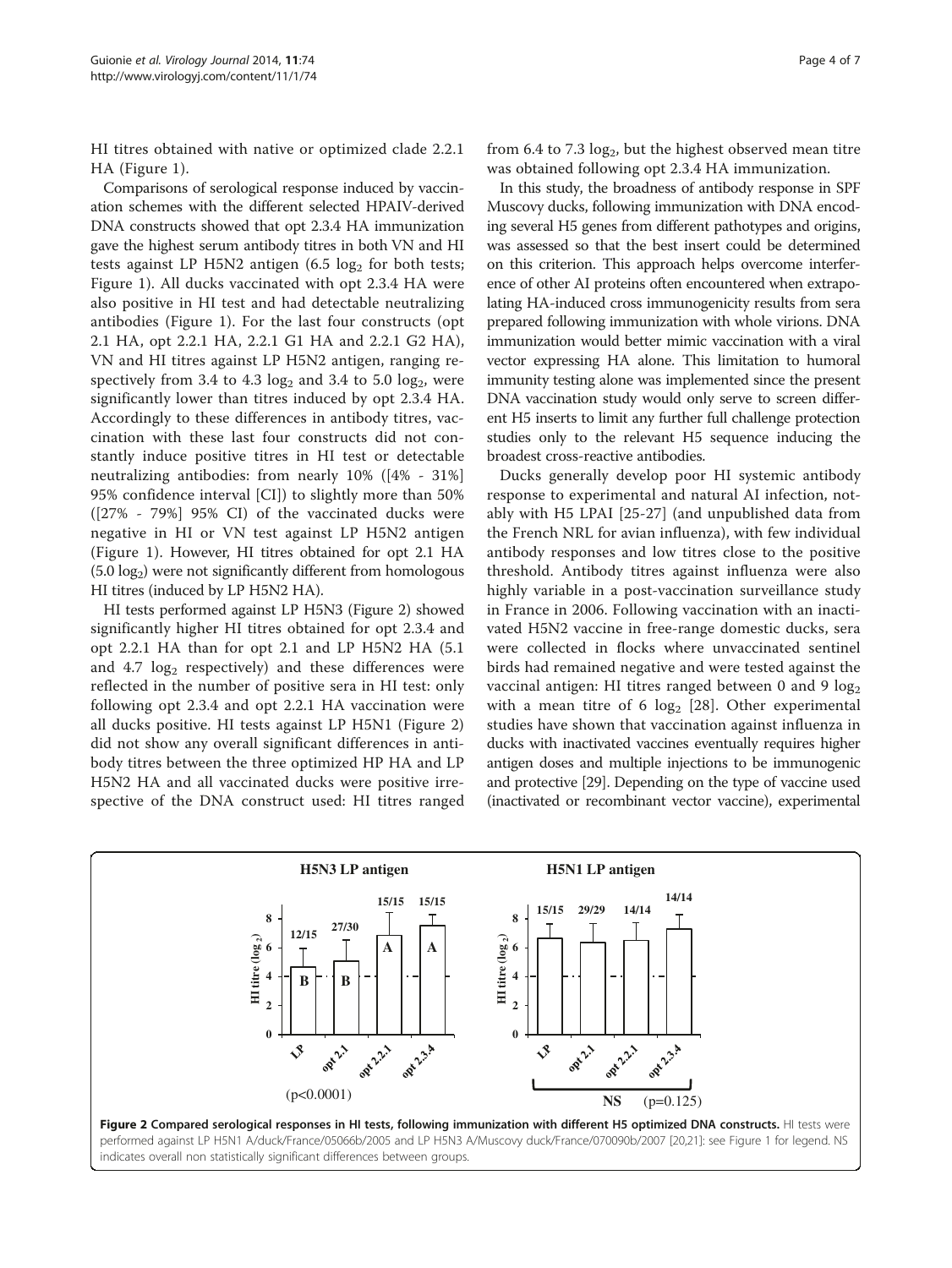<span id="page-4-0"></span>post-vaccination mean HI antibody titres against an antigen homologous to the vaccine usually remain low in Muscovy ducks, ranging from  $< 2$  to 5.4 log<sub>2</sub> following a single injection [[30-32](#page-5-0)]. These titres could in some instances be raised following boost injection to moderate or high values of 3.4 to 7.5  $log_2$  [\[30,31\]](#page-5-0). This could be due to a distinctive feature of duck immunoglobulin (Ig) Y (bird IgG equivalent) that co-exists as full-length IgY and Fc-truncated IgY(ΔFc), with variable ratios according to the individual and time of the immune response [[33](#page-6-0)]. HI titre variability between ducks might correspond to the variable switch from full-length IgY to the truncated form: lack of Fc could potentially decrease steric hindrance of IgY that may be necessary for the inhibition of hemagglutination.

However, quality of the humoral immune response could also be influenced by the way vaccine antigen uptake by dendritic cells takes place and by the more or less efficient presentation to immune effector cells. DNA vaccines may actually stimulate the immune system in a more uniform and balanced way, and elicit less variable antibody titres. The level itself of obtained HI titres is comparable to previous experimental studies with classical inactivated or vector vaccines, since the present prime-boost DNA immunization model with a specific needle-free injection device was able to induce HI antibodies in most ducks with a mean titre around 6  $log<sub>2</sub>$ following LP H5N2 HA immunization. Indeed, all ducks vaccinated with this HA were positive in HI test against the homologous LP H5N2 antigen or a heterologous LP H5N1antigen, and a majority of them (12 out of 15) were positive in HI test against a LP H5N3 antigen (Figures [1](#page-2-0) and [2](#page-3-0)). Homogeneous levels of antibody titres were also obtained, ensuring a low standard deviation between ducks of the same group and allowing comparison between immunogenic DNA inserts. However, boost injection was essential, as titres obtained with only a prime were too low and did not allow comparisons to be made between DNA constructs. Determination of an optimal dose of injected DNA was also influent on the level of antibody titres: prime-boost injections of different doses of LP H5N2 HA DNA construct (50, 100, 150, 200 and 250 μg) were tested. Mean HI titres against LP H5N2 antigen were significantly smaller for the 50 μg dose compared to the other groups, which had similar titres (data not shown): a 100 μg dose was therefore kept as optimal for the present study. Finally, a good correlation was also observed between HI and VN tests against LP H5N2 antigen (Pearson correlation coefficient  $= 0.72$ ) with VN giving similar or significant higher titres  $(1.1 \text{ log}_2)$  than HI, strengthening the extrapolation of cross-immunogenicity results based on HI tests and their interpretation as possible cross-protection. Such data demonstrate the interest

of DNA immunization for exploring both aspects and assessing cross-immunity based on HA immunogenicity alone.

A positive effect of codon optimized HA gene on antibody titres in immunized birds was found in previous studies [[17,18\]](#page-5-0). However, in the present study, no statistically significant effect of codon optimization on crossimmunogenicity against a distant LP H5N2 antigen was observed for clade 2.2.1 HA: there was only a slight increase of at least  $0.8 \text{ log}_2$  and  $0.7 \text{ log}_2$  in respectively HI and VN test between native and codon optimized HA gene immunization.

Given the available licensed vector H5 vaccines, DNA inserts derived from clade 2.3.4 HPAIV appear to be an optimal choice if reduction of LPAIV infection is sought as an additional goal in vaccinating domestic ducks. Based on serological tests against three different representative French H5 LPAIV strains, DNA immunization with opt 2.3.4 consistently induced either the highest HI antibody titres (against a LP H5N2 antigen) or at least equivalent HI titres (against LP H5N1 and LP H5N3 antigens) compared to other tested HPAIV-derived HA. However, the choice of a relevant H5 insert is not the only way to optimize vaccination against LPAIV in ducks. Since LPAIV have a marked intestinal tropism in aquatic birds, it would also probably be valuable to develop and test vector vaccines based on enterotropic viruses. Notably, a recently devised duck enteritis virus (DEV) bearing a clade 2.3.4 H5 insert would be a relevant candidate [[34](#page-6-0)]. DEV has a strong intestinal tropism and induces latent reactivating infections: both features would probably further enhance local immune responses in ducks. However, this vaccine is still experimental and is not available for direct infectious challenge tests to validate our present screening study.

# Additional file

[Additional file 1: Table S2.](http://www.biomedcentral.com/content/supplementary/1743-422X-11-74-S1.pdf) Percentage of amino acid identity between different H5 sequences used in immunization studies and in serological test antigens. Table S3. Amino acid differences between H5 sequences used in immunization studies and in serological test antigens, according to their position.

#### Competing interests

The authors declare that they have no conflict of interests.

#### Author's contributions

OG and VJ devised the original idea and design of this study. OG, VJ and MA organized and performed the experimental animal studies. OG and EN conducted laboratory assays and data interpretation. SB performed the statistical analysis of data. OG and VJ discussed and wrote initial versions of the report. EN and VJ were responsible for extensive final reworking of the manuscript. EN, MA, SB and VJ read and approved the final manuscript.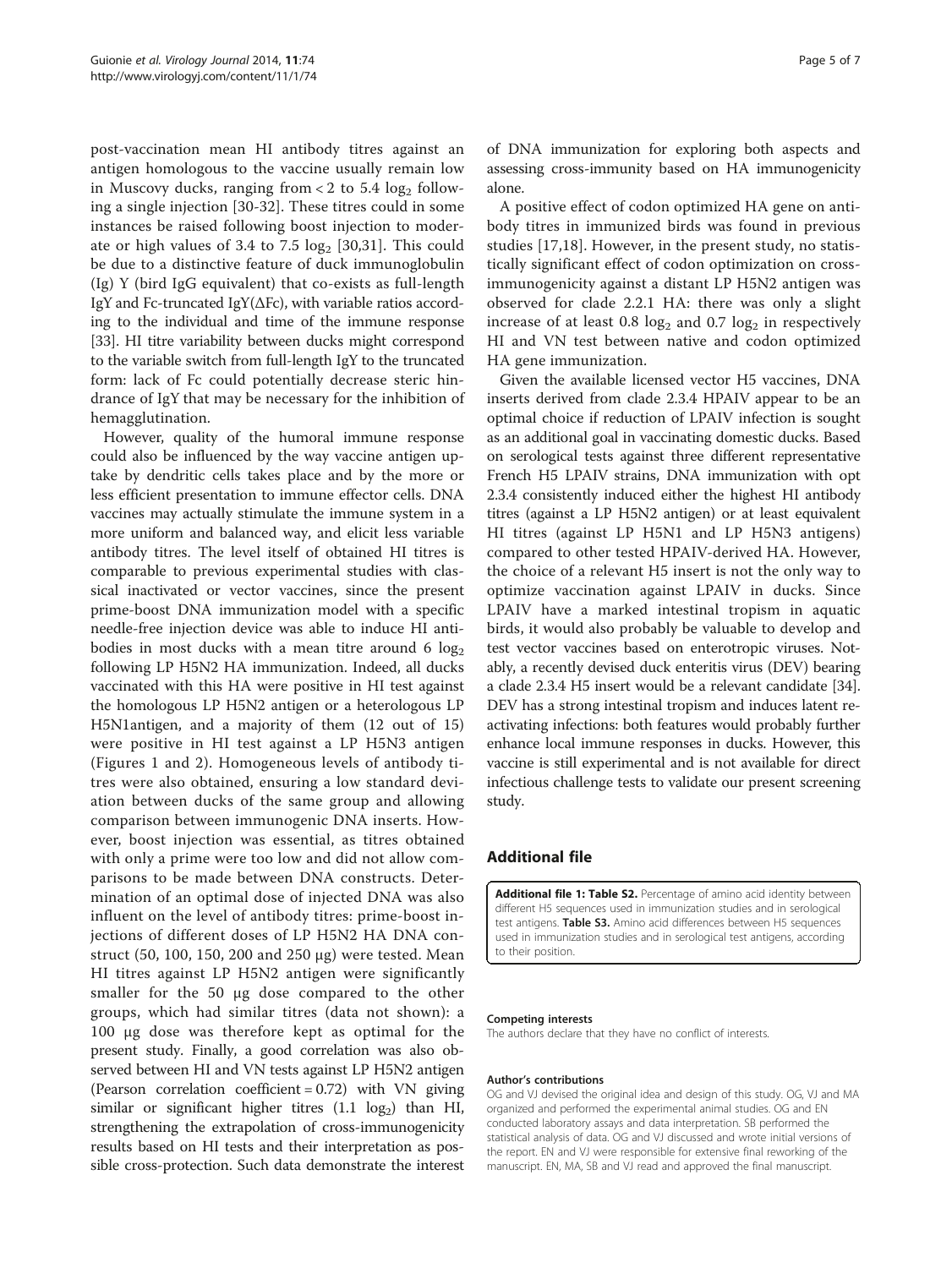#### <span id="page-5-0"></span>Acknowledgements

This work was supported financially by the European Commission (FP6), being part of the NOVADUCK (Novel AI DIVA recombinant vaccines for ducks) project.

We are grateful to Michel Bublot (Merial SAS) who provided the optimized HA DNA. We thank François-Xavier Briand (Anses, VIPAC Unit), who prepared the two supplementary tables, and we also thank Marie-Odile Le bras, Josiane Lamandé, Chantal Allée and Carole Guillemoto (Anses, VIPAC Unit) for laboratory analyses, and our colleagues from Avian Experimentation and Breeding Service (Anses, SELEAC) for duck breeding and handling.

#### Author details

<sup>1</sup> Anses (French Agency for Food, Environmental and Occupational Health & Safety), Ploufragan/Plouzané laboratory, Avian and Rabbit Virology Immunology and Parasitology Unit, B.P. 53, Ploufragan 22440, France. <sup>2</sup> European University of Britanny (Université européenne de Bretagne), Rennes, France. <sup>3</sup>Anses (French Agency for Food, Environmental and Occupational Health & Safety), Ploufragan/Plouzané laboratory, Avian Experimentation and Breeding Service, B.P. 53, Ploufragan 22440, France. 4 Anses (French Agency for Food, Environmental and Occupational Health & Safety), Ploufragan/Plouzané laboratory, Swine Epidemiology and Welfare Research Unit, B.P.53, Ploufragan 22440, France.

#### Received: 3 February 2014 Accepted: 11 April 2014 Published: 24 April 2014

#### References

- Swayne DE, Halvorson DA: Influenza. In Diseases of Poultry. 12th edition. Edited by Saif YM. Ames, Iowa: Blackwell Publishing; 2008:153–184.
- EURL AI: Annual report on surveillance for avian influenza in poultry in member states of the European Union in 2011. Weybridge: European Commission, DG for Health and Consumers; AHVLA; 2012, [\[http://ec.europa.](http://ec.europa.eu/food/animal/diseases/controlmeasures/avian/docs/2011_poultry_report_22_11_12_en.pdf) [eu/food/animal/diseases/controlmeasures/avian/docs/2011\\_poultry\\_](http://ec.europa.eu/food/animal/diseases/controlmeasures/avian/docs/2011_poultry_report_22_11_12_en.pdf) [report\\_22\\_11\\_12\\_en.pdf](http://ec.europa.eu/food/animal/diseases/controlmeasures/avian/docs/2011_poultry_report_22_11_12_en.pdf) (cited 22.01.14)]
- To KKW, Ng KHL, Que TL, Chan JMC, Tsang KY, Tsang AKL, Chen H, Yuen KY: Avian influenza A H5N1 virus: A continuous threat to humans. Emerging Microbes Infect 2012, 1:e25. doi:10.1038/emi.2012.1024.
- Chen Y, Liang W, Yang S, Wu N, Gao H, Sheng J, Yao H, Wo J, Fang Q, Cui D, Li Y, Yao X, Zhang Y, Wu H, Zheng SJ, Diao H, Xia S, Zhang Y, Chan KH, Tsoi HW, Teng J, Song W, Wang P, Lau SY, Zheng M, Chan J, To KK, Chen H, Li L, Yuen KY: Human infections with the emerging avian influenza A H7N9 virus from wet market poultry: clinical analysis and characterisation of viral genome. Lancet 2013, 381:1916–1925.
- 5. Swayne DE: Impact of vaccines and vaccination on global control of avian influenza. Avian Dis 2012, 56:818–828.
- Marangon S, Busani L: The use of vaccination in poultry production. Rev Sci Tech 2007, 26:265–274.
- 7. Suarez DL: DIVA vaccination strategies for avian influenza virus. Avian Dis 2012, 56:836–844.
- 8. Li C, Bu Z, Chen H: Avian influenza vaccines against H5N1 'bird flu'. Trends Biotechnol 2014, 32:147–156.
- 9. Chen H: Avian influenza vaccination: The experience in China. Rev Sci Tech 2009, 28:267–274.
- 10. Rauw F, Palya V, Van Borm S, Welby S, Tatar-Kis T, Gardin Y, Dorsey KM, Aly MM, Hassan MK, Soliman MA, Lambrecht B, van den Berg T: Further evidence of antigenic drift and protective efficacy afforded by a recombinant HVT-H5 vaccine against challenge with two antigenically divergent Egyptian clade 2.2.1 HPAI H5N1 strains. Vaccine 2011, 29:2590–2600.
- 11. Bublot M, Pritchard N, Swayne DE, Selleck P, Karaca K, Suarez DL, Audonnet JC, Mickle TR: Development and use of fowlpox vectored vaccines for avian influenza. Ann N Y Acad Sci 2006, 1081:193–201.
- 12. Sarfati-Mizrahi D, Lozano-Dubernard B, Soto-Priante E, Castro-Peralta F, Flores-Castro R, Loza-Rubio E, Gay-Gutierrez M: Protective dose of a recombinant Newcastle disease LaSota-avian influenza virus H5 vaccine against H5N2 highly pathogenic avian influenza virus and velogenic viscerotropic Newcastle disease virus in broilers with high maternal antibody levels. Avian Dis 2010, 54:239–241.
- 13. van den Berg T, Lambrecht B, Marche S, Steensels M, Van Borm S, Bublot M: Influenza vaccines and vaccination strategies in birds. Comp Immunol Microbiol Infect Dis 2008, 31:121–165.
- 14. Peyre M, Fusheng G, Desvaux S, Roger F: Avian influenza vaccines: A practical review in relation to their application in the field with a focus on the Asian experience. Epidemiol Infect 2009, 137:1–21.
- 15. Spackman E, Swayne DE: Vaccination of gallinaceous poultry for H5N1 highly pathogenic avian influenza: Current questions and new technology. Virus Res 2013, 178:121–132.
- 16. Bonfante F, Gardin Y, Terregino C, Berton V, Giasuddin M, Das BC, Yamage M, Palya V, Capua I: Efficacy of a single dose of rHVT-H5 avian influenza vector vaccine against a clade 2.3.2.1 of H5N1 highly pathogenic virus [abstract]. In Proceedings of the 18th WVPAC2013: 29–23 August 2013; Nantes, France. 2013:451.
- 17. Jiang Y, Yu K, Zhang H, Zhang P, Li C, Tian G, Li Y, Wang X, Ge J, Bu Z, Chen H: Enhanced protective efficacy of H5 subtype avian influenza DNA vaccine with codon optimized HA gene in a pCAGGS plasmid vector. Antiviral Res 2007, 75:234–241.
- 18. Yong-Ping J, Hong-Bo Z, Cheng-Jun L, Zhi-Gao B, Guo-Hua D, Kangzhen Y, Hua-Lan C: Comparison of protective effects among H5 subtype avian influenza DNA vaccines with optimized HA gene and expressive vectors. Chin J Agric Biotechnol 2007, 4:21–26.
- 19. Cherbonnel M, Rousset J, Jestin V: Strategies to improve protection against low-pathogenicity H7 avian influenza virus infection using DNA vaccines. Avian Dis 2003, 47:1181–1186.
- 20. Cherbonnel M, Lamandé J, Allée C, Schmitz A, Ogor K, Le Gall-Reculé G, Le Bras MO, Guillemoto C, Pierre I, Picault JP, Jestin V: Virologic findings in selected free-range mule duck farms at high risk for avian influenza infection. Avian Dis 2007, 51:408–413.
- 21. Briand FX, Le Gall-Reculé G, Guillou-Cloarec C, Ogor K, Jestin V: Phylogeny and genotyping of recent avian low-pathogenic H5 subtype influenza viruses from French ducks. J Gen Virol 2010, 91:960–970.
- 22. Le Gall-Reculé G, Briand FX, Schmitz A, Guionie O, Massin P, Jestin V: Double introduction of highly pathogenic H5N1 avian influenza virus into France in early 2006. Avian Pathol 2008, 37:15–23.
- 23. OIE: Avian influenza [Chapter 2.3.4]. In Manual of diagnostic tests and vaccines for terrestrial animals. Paris, France: OIE, World Organisation for Animal Health; 2012, [\[http://www.oie.int/fileadmin/Home/eng/](http://www.oie.int/fileadmin/Home/eng/Health_standards/tahm/2.03.04_AI.pdf) [Health\\_standards/tahm/2.03.04\\_AI.pdf](http://www.oie.int/fileadmin/Home/eng/Health_standards/tahm/2.03.04_AI.pdf) (cited 22.01.14)]
- 24. Niqueux É, Guionie O, Schmitz A, Hars J, Jestin V: Presence of serum antibodies to influenza a subtypes H5 and N1 in swans and ibises in french wetlands, irrespective of highly pathogenic H5N1 natural infection. Avian Dis 2010, 54:502–508.
- 25. Ferreira HL, Pirlot JF, Kaspers B, Kothlow S, Van Den Berg T, Lambrecht B: Development of specific enzyme-linked immunosorbent assays to evaluate the duck immune response after experimental infection with H5N1 and H7N1 low pathogenic avian influenza viruses. Avian Dis 2010, 54:660–667.
- 26. Kida H, Yanagawa R, Matsuoka Y: Duck influenza lacking evidence of disease signs and immune response. Infect Immun 1980, 30:547–553.
- 27. Pillai SPS, Pantin-Jackwood M, Suarez DL, Saif YM, Lee CW: Pathobiological characterization of low-pathogenicity H5 avian influenza viruses of diverse origins in chickens, ducks and turkeys. Arch Virol 2010, 155:1439–1451.
- 28. Capua I, Schmitz A, Jestin V, Koch G, Marangon S: Vaccination as a tool to combat introductions of notifiable avian influenza viruses in Europe, 2000 to 2006. Rev Sci Tech 2009, 28:245-259.
- 29. Koch G, Steensels M, Van Den Berg T: Vaccination of birds other than chickens and turkeys against avian influenza. Rev Sci Tech 2009, 28:307–318.
- 30. Steensels M, Van Borm S, Lambrecht B, De Vriese J, Le Gros FX, Bublot M, Van Den Berg T: Efficacy of an inactivated and a fowlpox-vectored vaccine in muscovy ducks against an Asian H5N1 highly pathogenic avian influenza viral challenge. Avian Dis 2007, 51:325–331.
- 31. Cagle C, To TL, Nguyen T, Wasilenko J, Adams SC, Cardona CJ, Spackman E, Suarez DL, Pantin-Jackwood MJ: Pekin and Muscovy ducks respond differently to vaccination with a H5N1 highly pathogenic avian influenza (HPAI) commercial inactivated vaccine. Vaccine 2011, 29:6549–6557.
- 32. Cagle C, Wasilenko J, Adams SC, Cardona CJ, To TL, Nguyen T, Spackman E, Suarez DL, Smith D, Shepherd E, Roth J, Pantin-Jackwood MJ: Differences in pathogenicity, response to vaccination, and innate immune responses in different types of ducks infected with a virulent H5N1 highly pathogenic avian Influenza virus from Vietnam. Avian Dis 2012, 56:479–487.